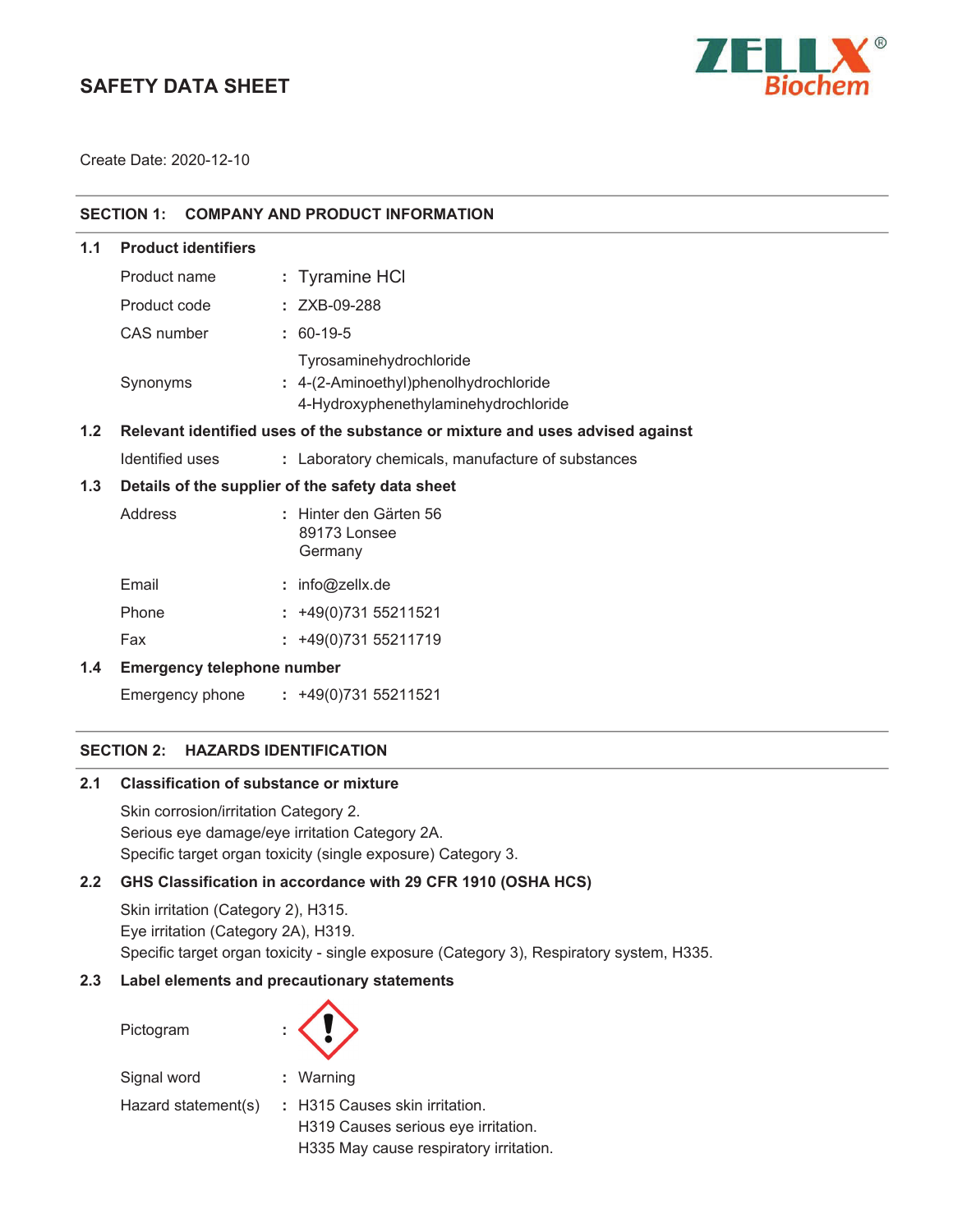| Precautionary<br>statement(s) | : P261 Avoid breathing dust/ fume/ gas/ mist/ vapors/ spray.<br>P264 Wash skin thoroughly after handling.<br>P271 Use only outdoors or in a well-ventilated area.<br>P280 Wear protective gloves/ eye protection/ face protection. |
|-------------------------------|------------------------------------------------------------------------------------------------------------------------------------------------------------------------------------------------------------------------------------|
|                               | P302 + P352 IF ON SKIN: Wash with plenty of soap and water.                                                                                                                                                                        |
|                               | P304 + P340 IF INHALED: Remove victim to fresh air and keep at rest in a position<br>comfortable for breathing.                                                                                                                    |
|                               | P305 + P351 + P338 IF IN EYES: Rinse cautiously with water for several minutes.                                                                                                                                                    |
|                               | Remove contact lenses, if present and easy to do. Continue rinsing.                                                                                                                                                                |
|                               | P312 Call a POISON CENTER or doctor/ physician if you feel unwell.                                                                                                                                                                 |
|                               | P321 Specific treatment (see supplemental first aid instructions on this label).                                                                                                                                                   |
|                               | P332 + P313 If skin irritation occurs: Get medical advice/ attention.                                                                                                                                                              |
|                               | P337 + P313 If eye irritation persists: Get medical advice/ attention.                                                                                                                                                             |
|                               | P362 Take off contaminated clothing and wash before reuse.                                                                                                                                                                         |
|                               | P403 + P233 Store in a well-ventilated place. Keep container tightly closed.                                                                                                                                                       |
|                               | P405 Store locked up.                                                                                                                                                                                                              |
|                               | P501 Dispose of contents/ container to an approved waste disposal plant.                                                                                                                                                           |

## **2.4 Hazards not otherwise classified (HNOC) or not covered by GHS**

None

**2.6** 

## **2.5 NFPA Rating**

| Health hazard         |    | : 2 |
|-----------------------|----|-----|
| Fire hazard           | t. | N   |
| Reactivity hazard     | t. | U   |
| <b>HMIS Rating</b>    |    |     |
| Health hazard         |    | : 2 |
| Chronic health hazard | ۰. | U   |
| Reactivity hazard     | ŧ. | U   |
| Flammability          | t. | N   |
| Physical hazard       |    | O   |

## **SECTION 3: COMPOSITION/INFORMATION ON INGREDIENTS**

#### **3.1 Substances**

| Substance                                                                         | CAS#      | EC#       | Concentration |
|-----------------------------------------------------------------------------------|-----------|-----------|---------------|
| 4-Hydroxyphenethylammonium chloride<br>$M.F: C_8H11NO · HCl$<br>M.W: 173.64 g/mol | $60-19-5$ | 200-462-5 | $>98\%$       |

## **3.2 Hazardous components & classification**

Skin Irrit. 2 Eye Irrit. 2A STOT SE 3 H315, H319,H335

## **SECTION 4: FIRST AID MEASURES**

**4.1 Description of first aid measures In case of inhalation**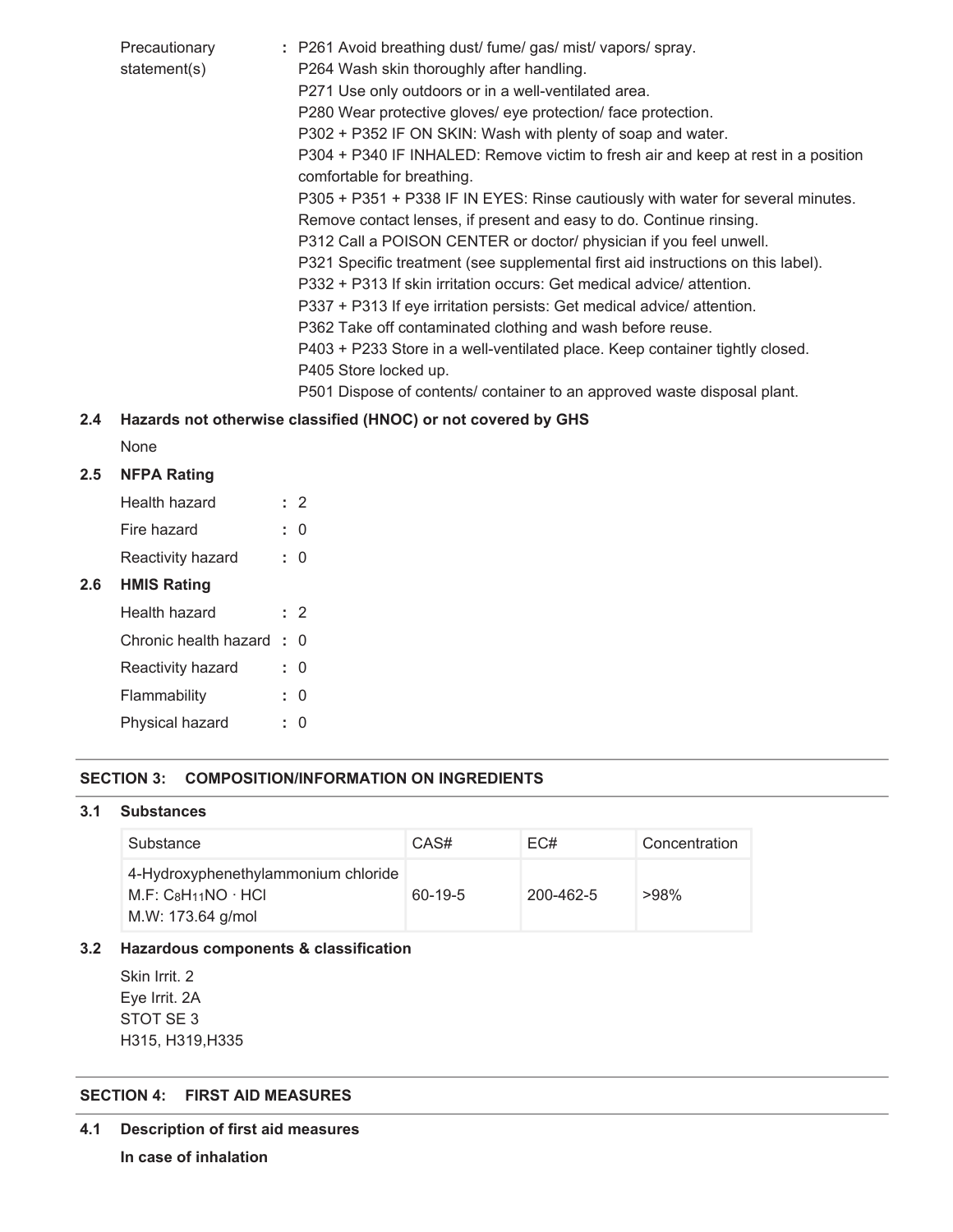If breathed in, move person into fresh air. If not breathing, give artificial respiration. Consult a physician.

## **In case of skin contact**

Wash off with soap and plenty of water. Consult a physician.

#### **In case of eye contact**

Rinse thoroughly with plenty of water for at least 15 minutes and consult a physician.

### **In case of ingestion**

Never give anything by mouth to an unconscious person. Rinse mouth with water. Consult a physician.

## **4.2 Most important symptoms and effects, both acute and delayed**

Not available

## **4.3 Indication of any immediate medical attention and special treatment needed**

Not available

## **SECTION 5: FIREFIGHTING MEASURES**

#### **5.1 Suitable extinguishing media**

Use water spray, alcohol-resistant foam, dry chemical or carbon dioxide.

#### **5.2 Unsuitable extinguishing media**

Not available

## **5.3 Special hazards arising from the substance**

Carbon oxides, nitrogen oxides (NOx), Hydrogen chloride gas

#### **5.4 Advice for firefighters**

Wear self contained breathing apparatus for fire fighting if necessary.

## **SECTION 6: ACCIDENTAL RELEASE MEASURES**

## **6.1 Personal precautions, protective equipment and emergency procedures**

Use personal protective equipment. Avoid dust formation. Avoid breathing vapors, mist or gas. Ensure adequate ventilation. Evacuate personnel to safe areas. Avoid breathing dust. **For personal protection see section 8**

#### **6.2 Environmental precautions**

Do not let product enter drains.

## **6.3 Methods and material for containment and cleaning up**

Pick up and arrange disposal without creating dust. Sweep up and shovel. Keep in suitable, closed containers for disposal.

**For proper disposal see section 13**

## **SECTION 7: HANDLING AND STORAGE**

#### **7.1 Precautions for safe handling**

Avoid contact with skin and eyes. Avoid formation of dust and aerosols. Provide appropriate exhaust ventilation at places where dust is formed.Normal measures for preventive fire protection. **For precautions see section 2**

#### **7.2 Conditions for safe storage, including any incompatibilities**

Storage conditions **:** Keep container tightly closed in a dry and well-ventilated place.

Incompatible materials **:** Strong oxidizing agents, Acid chlorides, Acid anhydrides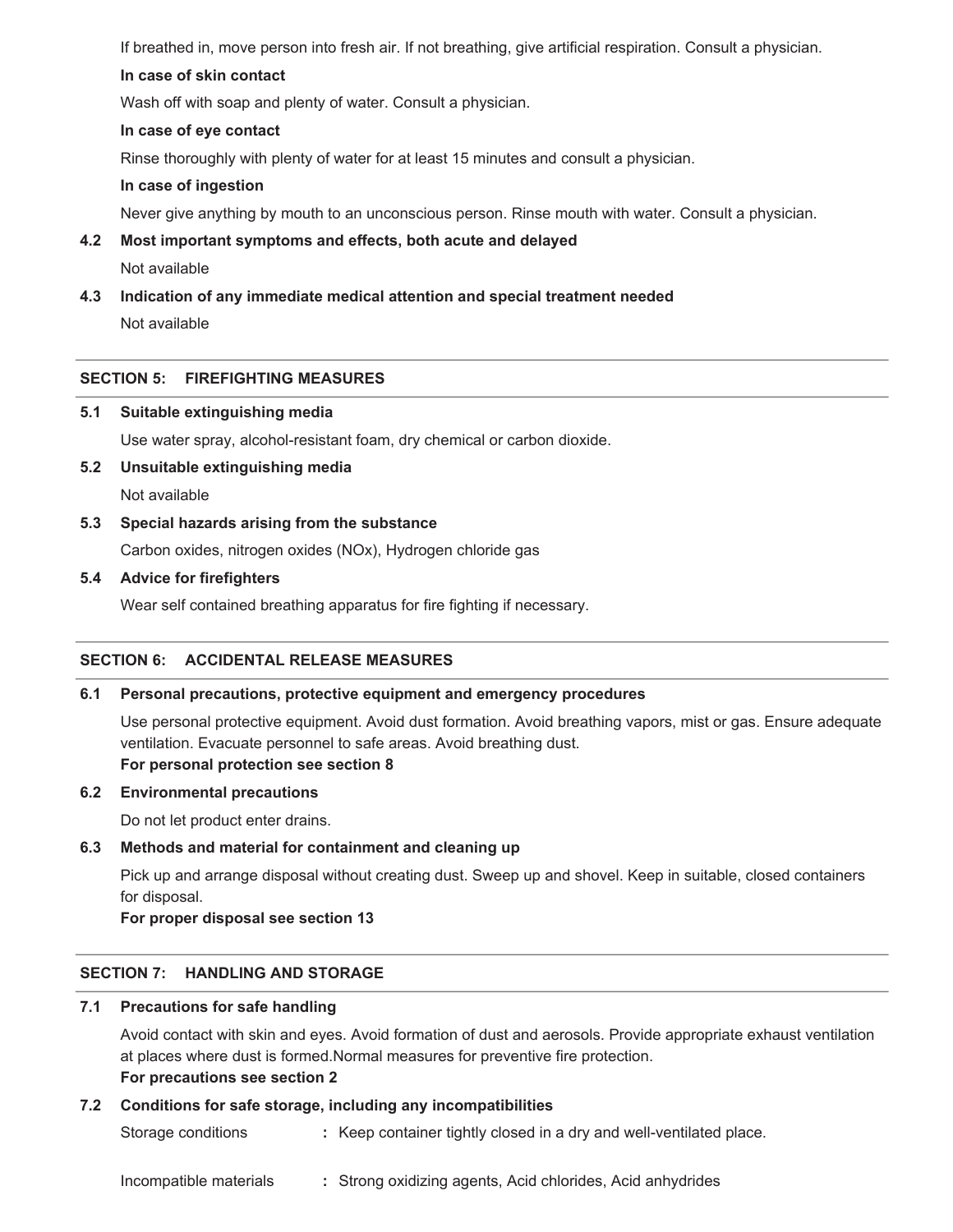#### **SECTION 8: EXPOSURE CONTROLS/PERSONAL PROTECTION**

#### **8.1 Control parameters**

Contains no substances with occupational exposure limit values.

## **8.2 Engineering controls**

Handle in accordance with good industrial hygiene and safety practice. Wash hands before breaks and at the end of workday.

## **8.3 Personal protective equipment**

| Eye/face protection                  | : Safety glasses with side-shields conforming to EN166 Use equipment for eye<br>protection tested and approved under appropriate government standards such<br>as NIOSH (US) or EN 166(EU).                                                                                                                                          |
|--------------------------------------|-------------------------------------------------------------------------------------------------------------------------------------------------------------------------------------------------------------------------------------------------------------------------------------------------------------------------------------|
| Skin protection                      | : Handle with gloves. Gloves must be inspected prior to use. Use proper glove<br>removal technique (without touching glove's outer surface) to avoid skin contact<br>with this product. Dispose of contaminated gloves after use in accordance with<br>applicable laws and good laboratory practices. Wash and dry hands.           |
| Body protection                      | : Impervious clothing, The type of protective equipment must be selected<br>according to the concentration and amount of the dangerous substance at the<br>specific workplace.                                                                                                                                                      |
| Respiratory protection               | : For nuisance exposures use type P95 (US) or type P1 (EU EN 143) particle<br>respirator. For higher level protection use type OV/AG/P99 (US) or type<br>ABEK-P2 (EU EN 143) respirator cartridges. Use respirators and components<br>tested and approved under appropriate government standards such as NIOSH<br>(US) or CEN (EU). |
| Control of environmental<br>exposure | : Do not let product enter drains.                                                                                                                                                                                                                                                                                                  |
| General hygiene<br>considerations    | : When using do not eat, drink or smoke. Wash contaminated clothing before<br>reuse. Regular cleaning of equipment, work area and clothing is recommended.                                                                                                                                                                          |

## **SECTION 9: PHYSICAL AND CHEMICAL PROPERTIES**

| 9.1 | Information on basic physical and chemical properties |                                        |  |
|-----|-------------------------------------------------------|----------------------------------------|--|
| a)  | Appearance                                            | : Form: crystalline Colour: beige      |  |
| b)  | <b>Physical states</b>                                | : Solid                                |  |
| C)  | Odor                                                  | : Not available                        |  |
| d)  | Odor threshold                                        | : Not available                        |  |
| e)  | Melting point                                         | : $271 - 274$ °C (520 - 525 °F) - lit. |  |
| f)  | Boiling point range                                   | : Not available                        |  |
| g)  | рH                                                    | : Not available                        |  |
| h)  | Density                                               | : Not available                        |  |
| i)  | Flash point                                           | : Not available                        |  |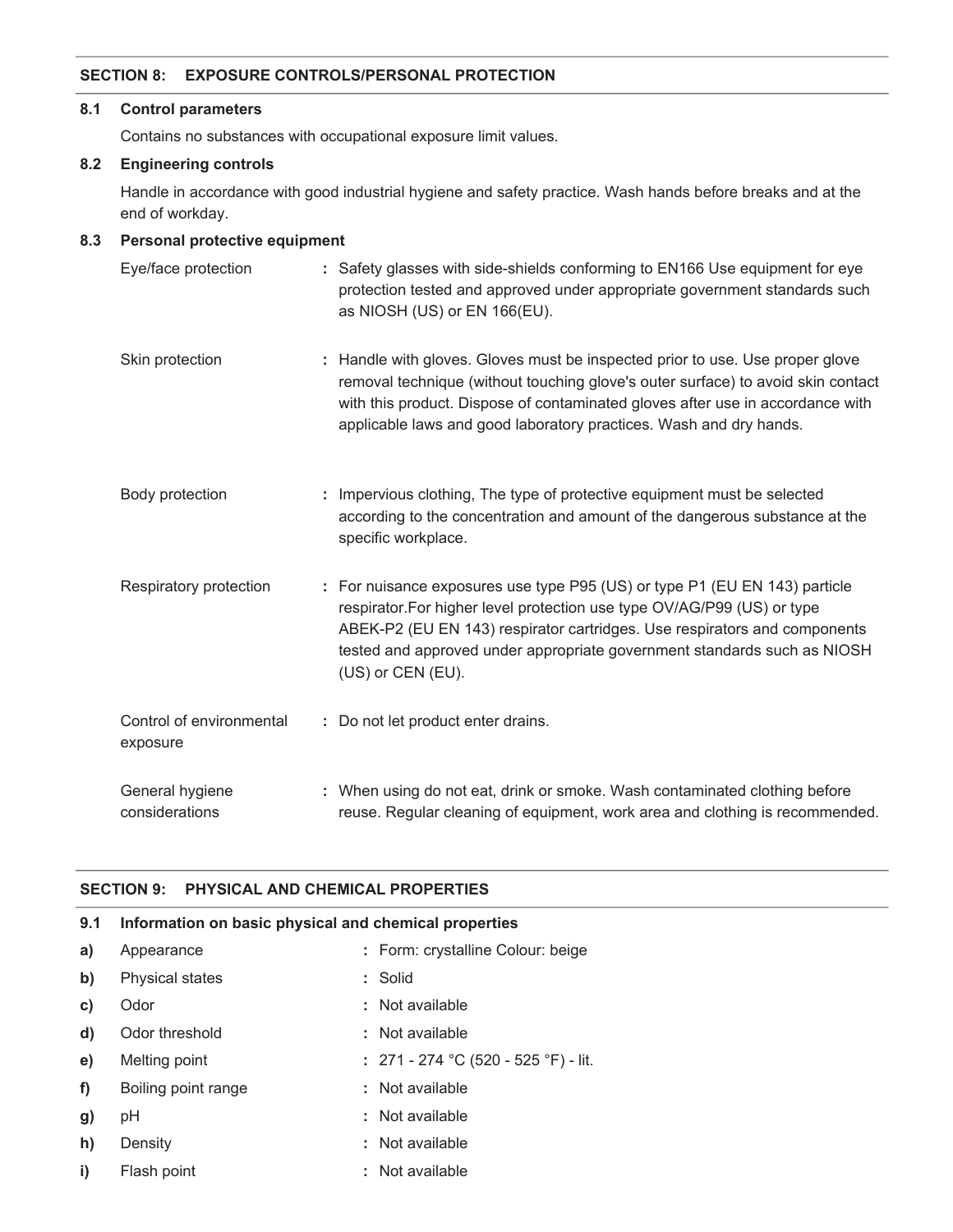| j) | Evaporation rate                                 | t | Not available |
|----|--------------------------------------------------|---|---------------|
| k) | Flammability                                     | t | Not available |
| I) | Upper/lower flammability or<br>explosive limits: | t | Not available |
| m) | Vapor pressure                                   |   | Not available |
| n) | Vapor density                                    | t | Not available |
| O) | Relative density                                 | t | Not available |
| p) | Water solubility                                 | ٠ | Not available |
| q) | Partition<br>coefficient:n-octanol/water         | t | Not available |
| r) | Autoignition temperature                         | ÷ | Not available |
| s) | Decomposition temperature                        | t | Not available |
| t) | Kinematic viscosity                              |   | Not available |
| u) | Explosive properties                             |   | Not available |
| V) | Oxidizing properties                             | t | Not available |
| W) | Solubility in other solvents                     | t | Not available |
| X) | Surface tension                                  |   | Not available |

## **SECTION 10: STABILITY AND REACTIVITY**

### **10.1 Reactivity**

Not available

#### **10.2 Chemical stability**

Stable under recommended storage conditions.

### **10.3 Stability note(s)**

Not available

#### **10.4 Polymerization**

Not available

## **10.5 Possibility of hazardous reactions**

Not available

#### **10.6 Incompatible materials**

Strong oxidizing agents, Acid chlorides, Acid anhydrides

#### **10.7 Hazardous decomposition products**

Not available

## **SECTION 11: TOXICOLOGICAL INFORMATION**

#### **11.1 Acute toxicity**

LD50 Oral **:** Not available

LD50 Dermal **:** Not available

LC50 Inhalation **:** Not available

## **11.2 Skin corrosion/irritation**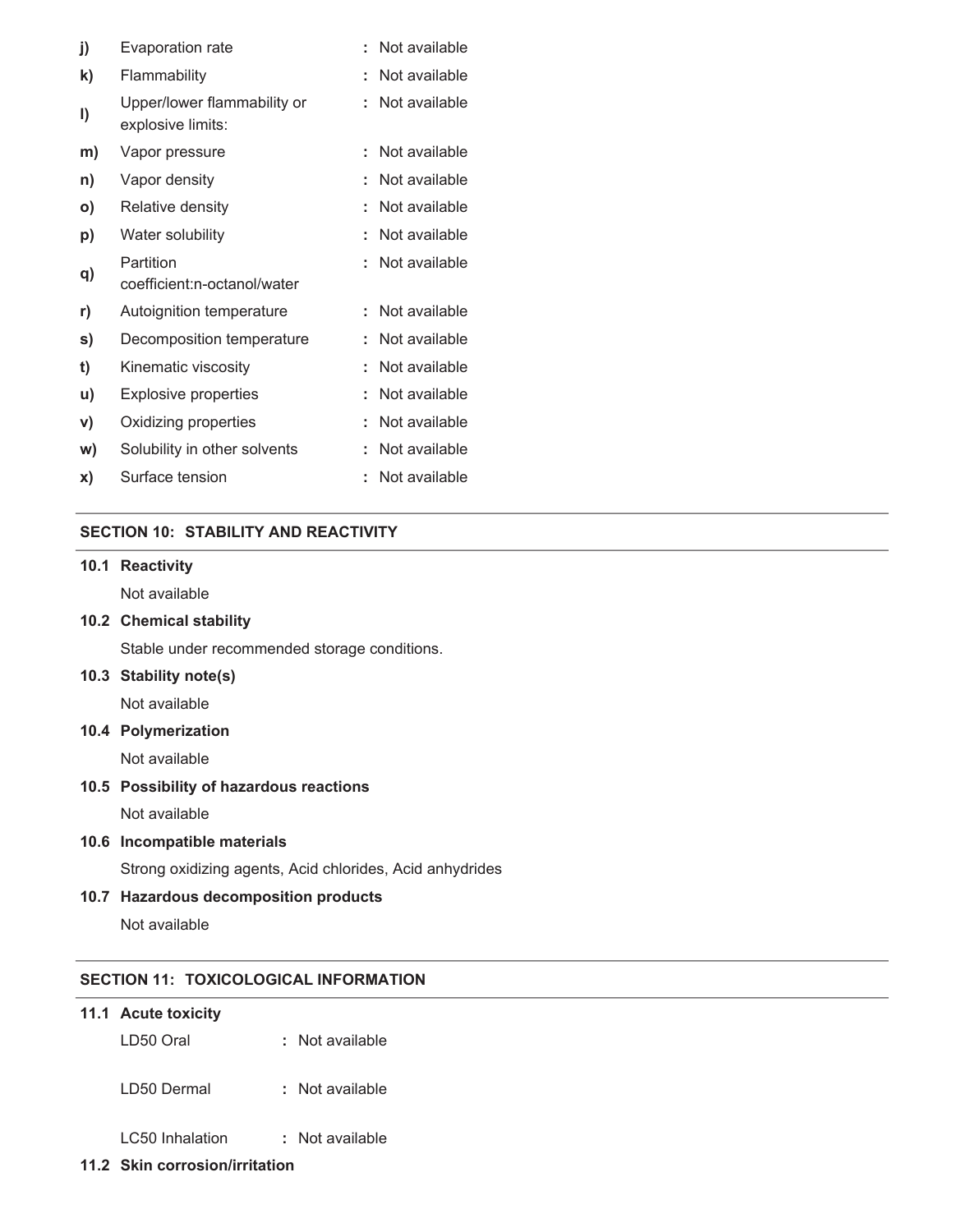Not available

#### **11.3 Serious eye damage/eye irritation**

Not available

#### **11.4 Respiratory or skin sensitization**

Not available

#### **11.5 Germ cell mutagenicity**

Not available

#### **11.6 Carcinogenicity**

| <b>IARC</b>  | : No component of this product present at levels greater than or equal to 0.1% is<br>identified as probable, possible or confirmed human carcinogen by IARC. |
|--------------|--------------------------------------------------------------------------------------------------------------------------------------------------------------|
| <b>ACGIH</b> | : No component of this product present at levels greater than or equal to 0.1% is<br>identified as a carcinogen or potential carcinogen by ACGIH.            |
| <b>NTP</b>   | : No component of this product present at levels greater than or equal to 0.1% is<br>identified as a known or anticipated carcinogen by NTP.                 |
| <b>OSHA</b>  | : No component of this product present at levels greater than or equal to 0.1% is                                                                            |

identified as a carcinogen or potential carcinogen by OSHA.

#### **11.7 Reproductive toxicity**

Not available

#### **11.8 Specific target organ toxicity – single exposure**

Not available

### **11.9 Specific target organ toxicity – repeated exposure**

Not available

#### **11.10Aspiration hazard**

Not available

## **11.11Additional Information**

Not available

### **SECTION 12: ECOLOGICAL INFORMATION**

## **12.1 Toxicity**

Not available

#### **12.2 Aquatic toxicity**

Not available

## **12.3 Persistence and degradability**

Not available

## **12.4 Bioaccumulative potential**

Not available

## **12.5 Mobility in soil**

Not available

## **12.6 Results of PBT and vPvB assessment**

Not available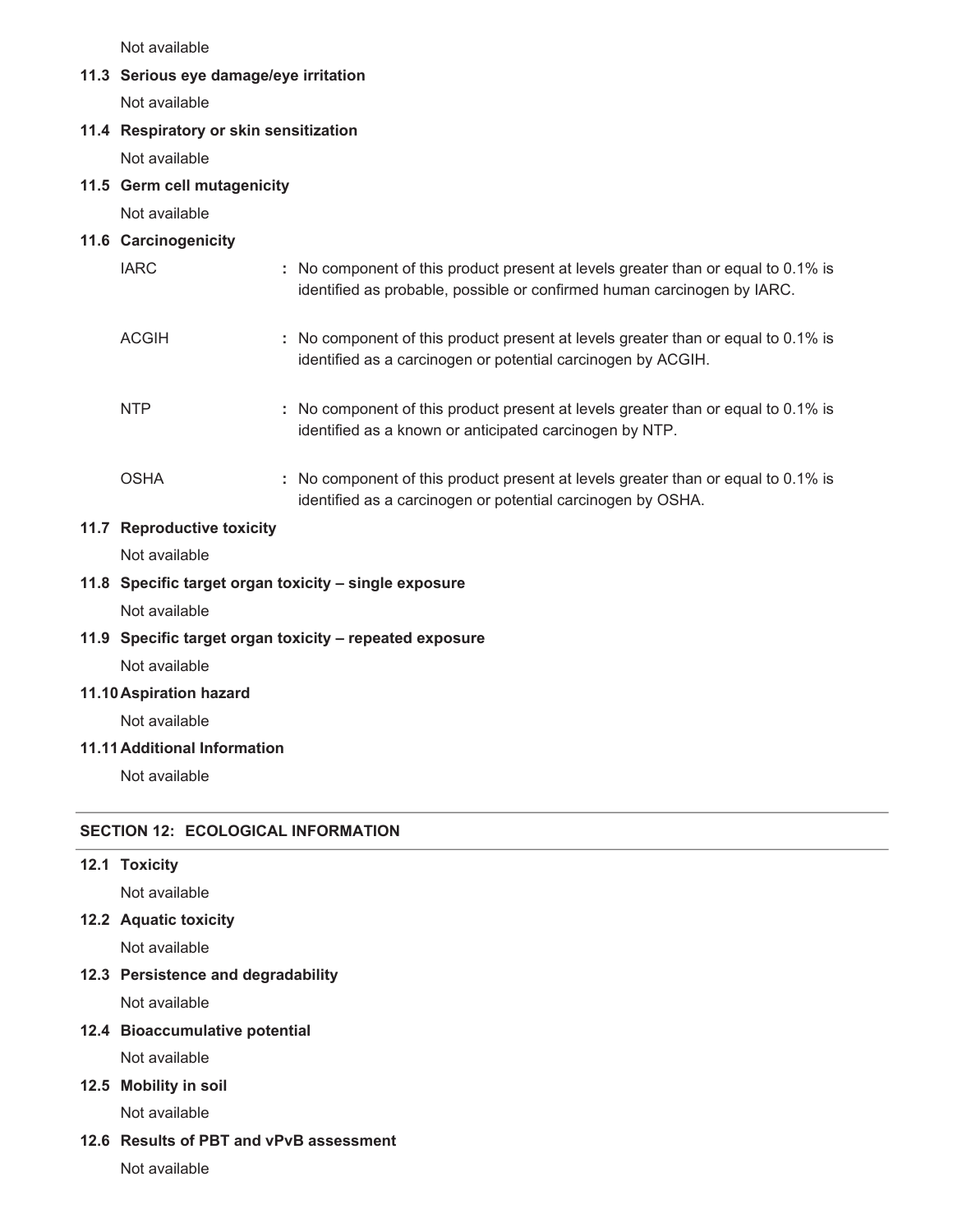#### **12.7 Other adverse effect**

Not available

#### **SECTION 13: DISPOSAL CONSIDERATIONS**

#### **13.1 Product**

Offer surplus and non-recyclable solutions to a licensed disposal company. Contact a licensed professional waste disposal service to dispose of this material.

#### **13.2 Packaging**

Dispose of as unused product.

#### **13.3 Recommendation**

Not available

## **SECTION 14: TRANSPORTATION INFORMATION**

### **14.1 DOT (US)**

Not dangerous goods

## **14.2 IMDG**

Not dangerous goods

## **14.3 IATA**

Not dangerous goods

#### **SECTION 15: REGULATORY INFORMATION**

### **15.1 SARA**

SARA 302 Components

SARA 302: No chemicals in this material are subject to the reporting requirements of SARA Title III, Section 302.

SARA 313 Components

SARA 313: This material does not contain any chemical components with known CAS numbers that exceed the threshold (De Minimis) reporting levels established by SARA Title III, Section 313. SARA 311/312 Hazards

Acute Health Hazard

#### **15.2 Clean water act (CWA)**

This product does not contain any substances regulated as pollutants pursuant to the Clean Water Act (40 CFR 122.21 and 40 CFR 122.42).

#### **15.3 Right to know components**

| <b>Massachusetts</b>                    | : No components are subject to the Massachusetts Right to Know Act.                                                                           |
|-----------------------------------------|-----------------------------------------------------------------------------------------------------------------------------------------------|
| Pennsylvania                            | : 4-Hydroxyphenethylammonium chloride CAS-No-60-19-5                                                                                          |
| New Jersey                              | : 4-Hydroxyphenethylammonium chloride CAS-No-60-19-5                                                                                          |
| California proposition<br>65 components | : This product does not contain any chemicals known to State of California to cause<br>cancer, birth defects, or any other reproductive harm. |